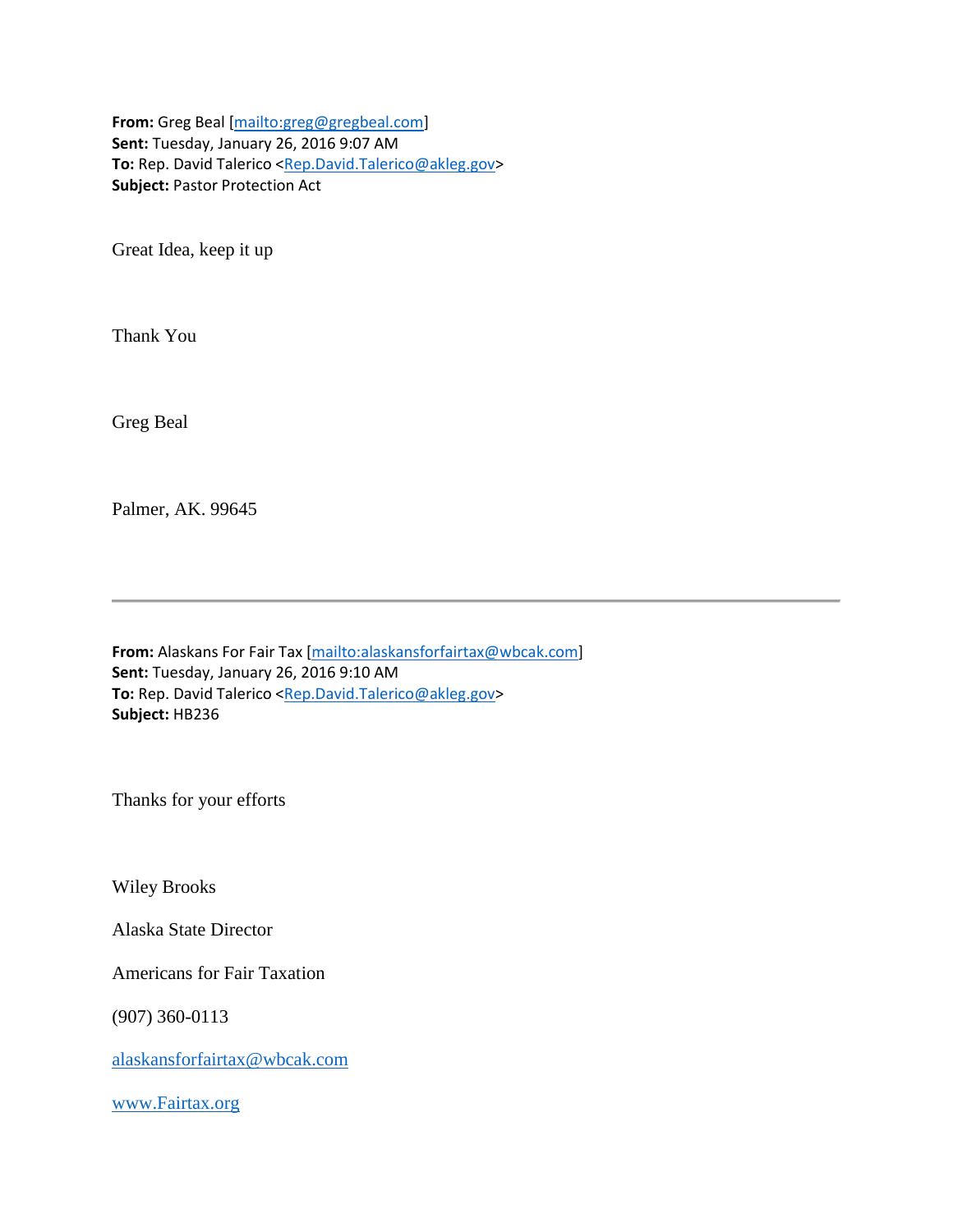From: Peggy [\[mailto:thedaddysgirl@gmail.com\]](mailto:thedaddysgirl@gmail.com)

Sent: Tuesday, January 26, 2016 9:18 AM To: Rep. David Talerico [<Rep.David.Talerico@akleg.gov>](mailto:Rep.David.Talerico@akleg.gov) Subject: Pastor Protection Bill

Thank you for sponsoring this bill. I am praying for passage of it and it becoming law in our state. Blessings on you and your family. Margaret Myers, Ketchikan Sent from my iPhone

**From:** Gary Teague [\[mailto:evergreengary@hotmail.com\]](mailto:evergreengary@hotmail.com) **Sent:** Tuesday, January 26, 2016 9:19 AM To: Rep. David Talerico [<Rep.David.Talerico@akleg.gov>](mailto:Rep.David.Talerico@akleg.gov) **Subject:** HB 236

Sir, I support the above mentioned bill. Thank you, Gary Teague

Sent from my Samsung device

From: Mitchell jacobus [\[mailto:JACLLC@outlook.com\]](mailto:JACLLC@outlook.com) Sent: Tuesday, January 26, 2016 9:21 AM To: Rep. David Talerico [<Rep.David.Talerico@akleg.gov>](mailto:Rep.David.Talerico@akleg.gov) Subject: Thank you

For supporting clergy and Pastors

Sent from my iPhone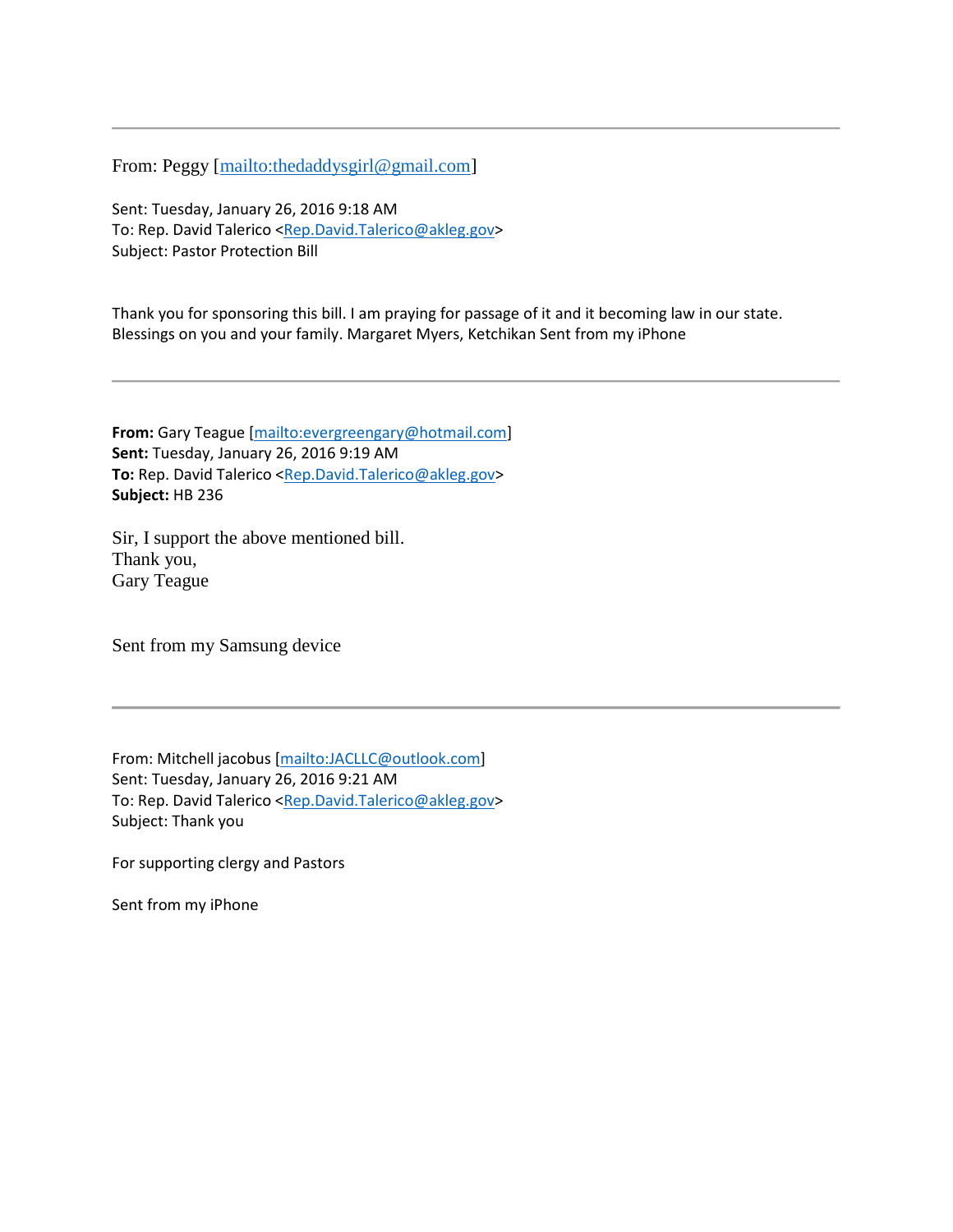**From:** Bill Lance [\[mailto:balance@gci.net\]](mailto:balance@gci.net) **Sent:** Tuesday, January 26, 2016 9:26 AM To: Rep. David Talerico [<Rep.David.Talerico@akleg.gov>](mailto:Rep.David.Talerico@akleg.gov) **Subject:** pastor protection

KEEP UP THE GOOD WORK.

**From:** Kathleen Tonn [\[mailto:tonn.kathleen@gmail.com\]](mailto:tonn.kathleen@gmail.com) **Sent:** Tuesday, January 26, 2016 9:33 AM **To:** Rep. David Talerico [<Rep.David.Talerico@akleg.gov>](mailto:Rep.David.Talerico@akleg.gov) **Subject:** YOUR STAND

Thank you for standing for ABSOLUTE TRUTH by standing with pastors.

Respectfully, Kathleen M. Tonn

[tonn.kathleen@gmail.com](mailto:tonn.kathleen@gmail.com)

"Excellence Everyday"

From: Roy Sumner [\[mailto:sumner\\_roy@yahoo.com\]](mailto:sumner_roy@yahoo.com) **Sent:** Tuesday, January 26, 2016 9:38 AM **To:** Rep. David Talerico [<Rep.David.Talerico@akleg.gov>](mailto:Rep.David.Talerico@akleg.gov) **Subject:** Pastor Protection bill

Representative Talerico:

 I would like to ask that you support this bill. Why should less than 5% of the population dictate to us what we believe. I am tired of businesses be driven into bankruptcy in the lower 48 for standing by their religious beliefs when there is plenty of businesses that will accommodate their life styles. Same as the Transgender bill that passed. What is next accommodate pedophiles. Thank you for your time Roy Sumner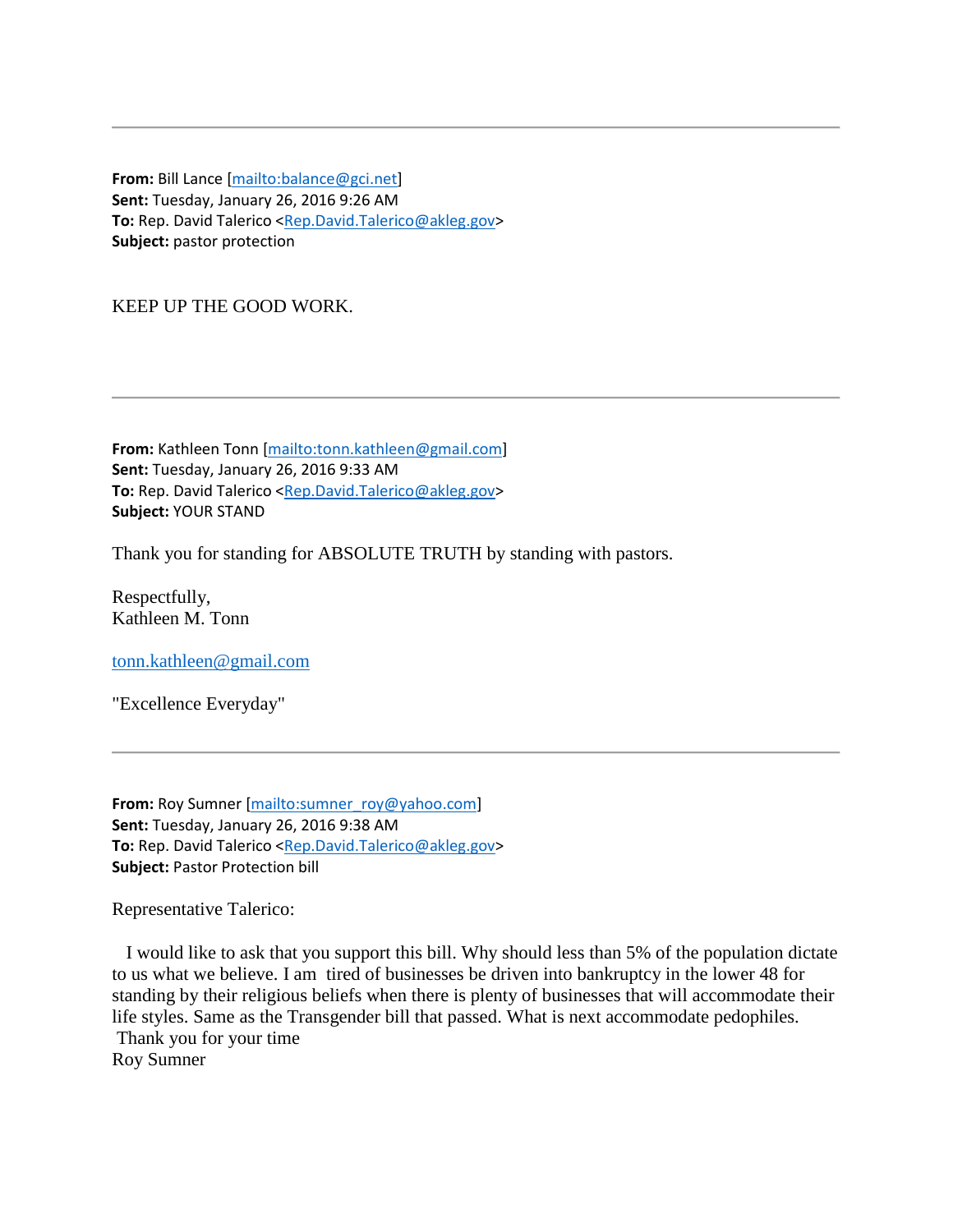**From:** patricia fink [\[mailto:patriciafink12@gmail.com\]](mailto:patriciafink12@gmail.com) **Sent:** Tuesday, January 26, 2016 9:54 AM **To:** Rep. David Talerico [<Rep.David.Talerico@akleg.gov>](mailto:Rep.David.Talerico@akleg.gov); Peggy Talerico [<davepeg@mtaonline.net>](mailto:davepeg@mtaonline.net) **Subject:** Pastor Protection Bill

Dave, thank you for standing strong and introducing HB236 in the legislature. "That's our guy." We will pray the bill passes. Pat in Texas

-- Patricia V Fink

**From:** Patrick LeMay [\[mailto:patrick.lemay@lemayengineering.com\]](mailto:patrick.lemay@lemayengineering.com) **Sent:** Tuesday, January 26, 2016 10:16 AM **To:** Sen. Peter Micciche [<Sen.Peter.Micciche@akleg.gov>](mailto:Sen.Peter.Micciche@akleg.gov); Rep. David Talerico [<Rep.David.Talerico@akleg.gov>](mailto:Rep.David.Talerico@akleg.gov) **Subject:** Pastor Protection Act

Senator Micciche and Representative Talerice:

I'm in full support of the Pastor Protection Act to affirm the rights of clergy, rabbis, and religious congregations to decline participation in same-sex marriages. We need to protect our clergy from any and all criminal or civil liability for refusing to perform or offer services or accommodations for same-sex marriages.

Thank you and keep up the good work.

Patrick M. LeMay, PE

President/CEO

LeMay Engineering & Consulting, Inc.

(907) 250-9038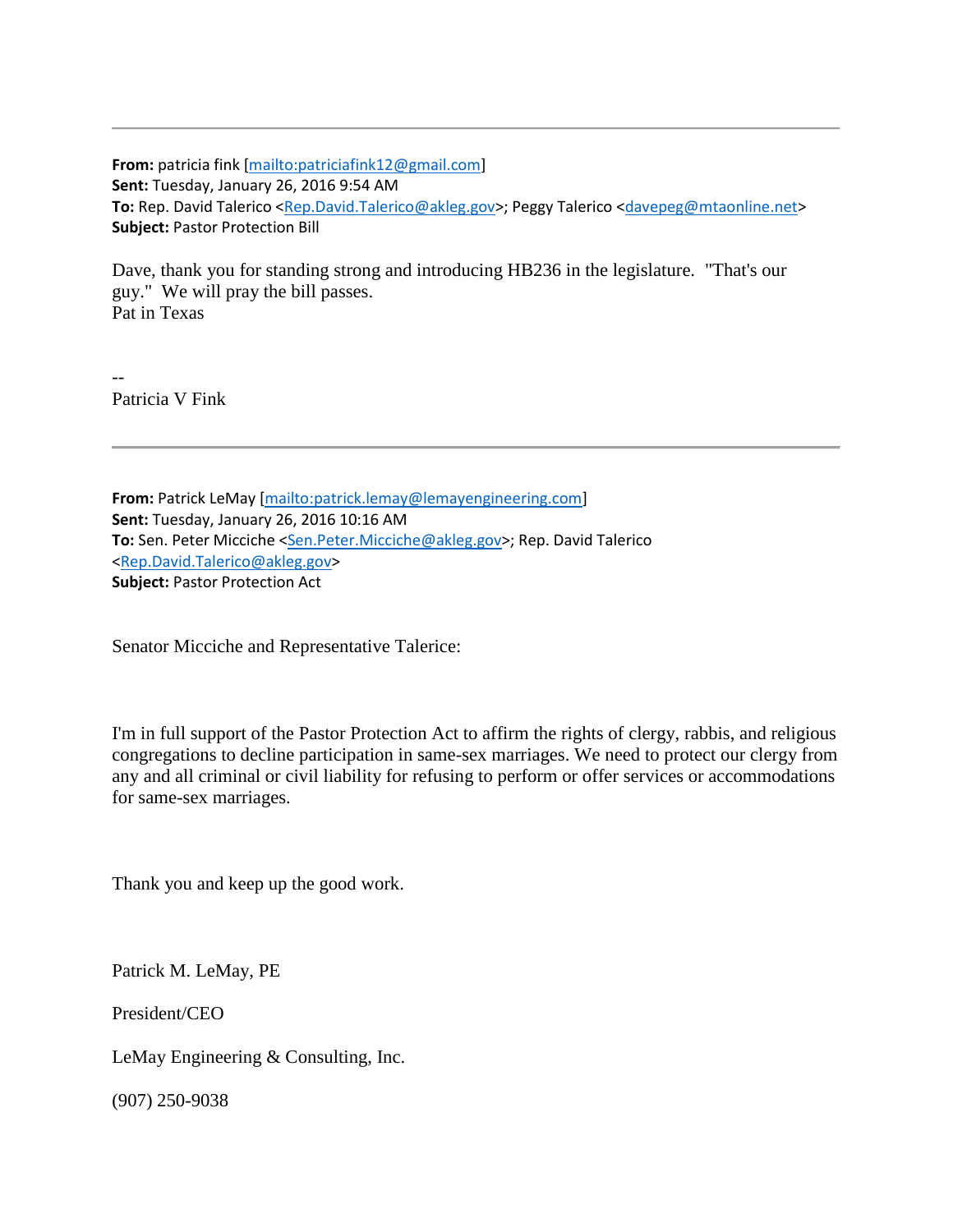From: Connie [\[mailto:cbell1776@hotmail.com\]](mailto:cbell1776@hotmail.com) Sent: Tuesday, January 26, 2016 10:34 AM To: Rep. David Talerico [<Rep.David.Talerico@akleg.gov>](mailto:Rep.David.Talerico@akleg.gov) Subject: Pastor Protection Act

 Thank you for standing up for religious liberty in Alaska. I'm standing with you and in prayer for you, your team, this legislation and for Gods' higher purposes in Alaska. God bless, protect and give you a courageous heart!

Connie Bell Petersburg, AK Sent from my iPhone

**From:** Scott Rees [\[mailto:reesinalaska@gmail.com\]](mailto:reesinalaska@gmail.com) **Sent:** Tuesday, January 26, 2016 10:57 AM To: Rep. David Talerico [<Rep.David.Talerico@akleg.gov>](mailto:Rep.David.Talerico@akleg.gov) **Subject:** Thank you for supporting freedom...

....for ALL Alaskans to adhere to their own conscience and not be financially beholden to another's in fear of suit for believing differently. HB236 has my support.

Scott Rees 907-885-7700

From: Joanne Klaver [\[mailto:cjkkaver@icloud.com\]](mailto:cjkkaver@icloud.com) Sent: Tuesday, January 26, 2016 11:05 AM To: Rep. David Talerico [<Rep.David.Talerico@akleg.gov>](mailto:Rep.David.Talerico@akleg.gov) Subject: Support

Thank you for the support of your bill to pastors and churches.

Joanne Klaver Sent from my iPad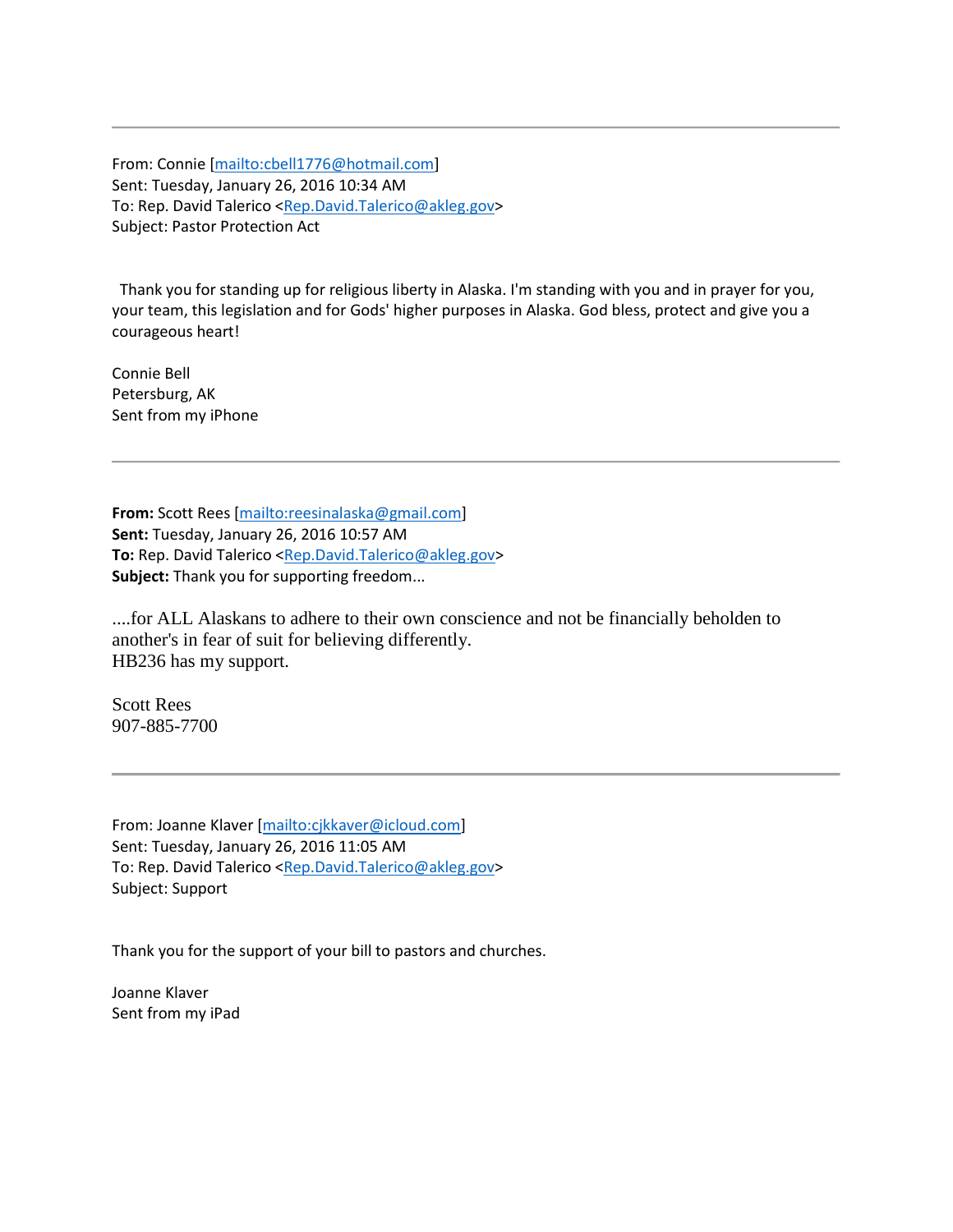From: Michael Paulsen [\[mailto:paulsen72@icloud.com\]](mailto:paulsen72@icloud.com) Sent: Tuesday, January 26, 2016 11:08 AM To: Rep. David Talerico [<Rep.David.Talerico@akleg.gov>](mailto:Rep.David.Talerico@akleg.gov) Subject: Pastor Protection Act

Dave

Thank you so much for introducing this bill. You are taking a stand for free speech and I greatly appreciate this. I have your back sir!

Michael Paulsen, CMS ret

Sent from my iPad

From: Kris Carmody [\[mailto:guitarmody@me.com\]](mailto:guitarmody@me.com) Sent: Tuesday, January 26, 2016 11:19 AM To: Sen. Peter Micciche [<Sen.Peter.Micciche@akleg.gov>](mailto:Sen.Peter.Micciche@akleg.gov); Rep. David Talerico [<Rep.David.Talerico@akleg.gov>](mailto:Rep.David.Talerico@akleg.gov) Subject: Bill

Hello Senator,

My name is Kris Carmody, I am a pastor in downtown Anchorage at Heart of the City. We are a church plant out of Anchorage City Church that has been up and running for almost two years (Feb 9th is to years). We are currently meeting in the sunshine plaza because we outgrew our previous space. We started the church with 28 adults and have grown to an average attendance of just over 400. We are making an impact in the downtown area. Our struggle is real, in that, we have everyone from the downtown CEO to heroin addicts to gay couples that come to check us out because of our high exposure. I am currently ending a series in the book of Ephesians Chapter 5 where I publicly defined marriage as a covenant before God between one man and one woman. We lost two gay couples that were attending but were able to retain one gay couple that have now expressed a desire to begin the process of what it would look like for them to live for Christ. Fighting the good fight of faith changes things…. the Gospel is still, and will remain the power of God for all who believe. As a pastor who is on the front lines I wanted to take the time to tell you how much I appreciate your taking this bill to Juneau. I feel supported and strengthened by your courage. Thank you!

More Love, Kris Carmody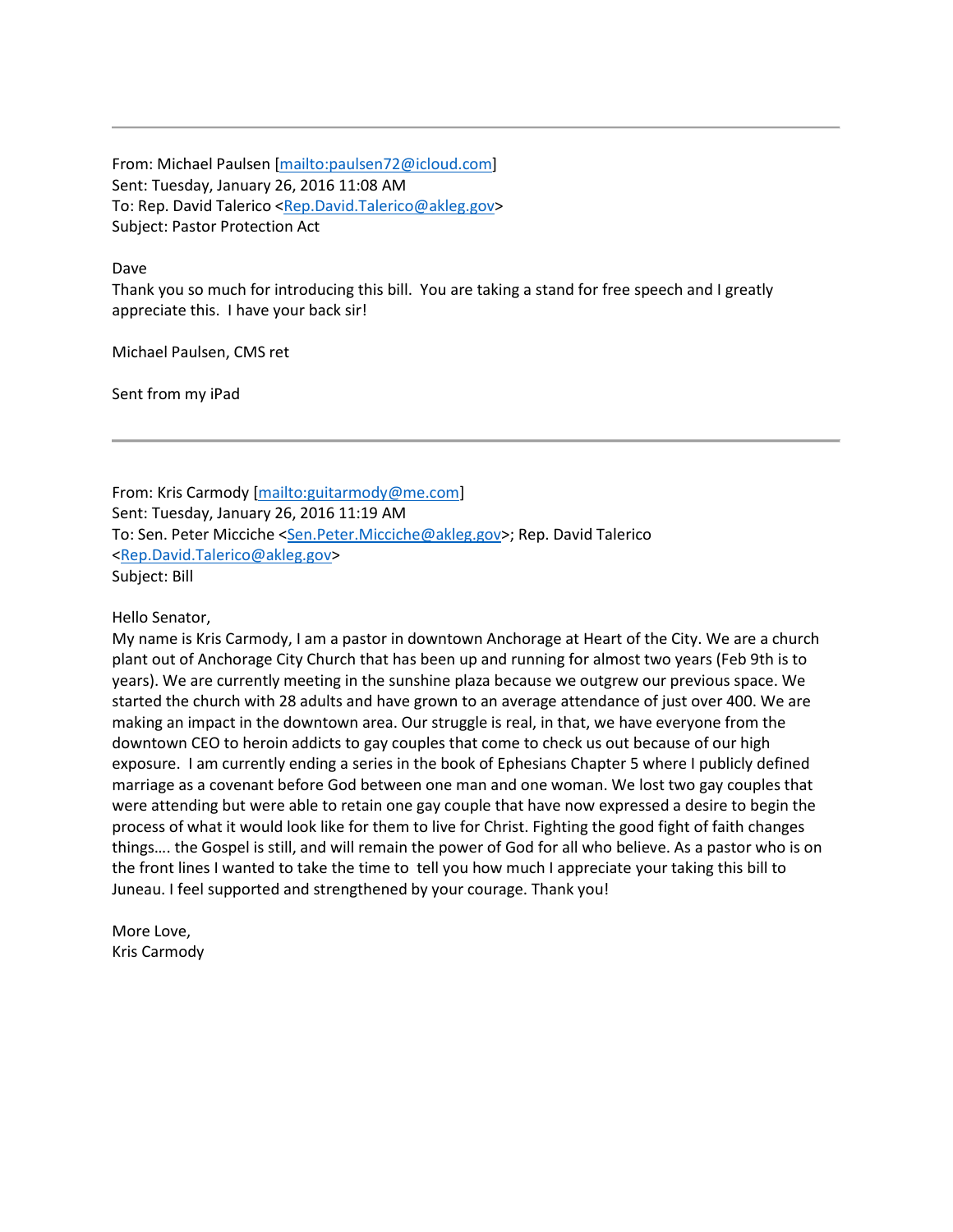**From:** Gail Randall [\[mailto:grandall@acsedu.org\]](mailto:grandall@acsedu.org) **Sent:** Tuesday, January 26, 2016 12:36 PM **To:** Rep. David Talerico [<Rep.David.Talerico@akleg.gov>](mailto:Rep.David.Talerico@akleg.gov) **Subject:** HB236

Dear Representative Talerico,

I just wanted to take a minute to thank you for introducing the Pastor Protection Acts Bill. It is no small thing in the eyes of God that you are aggressively taking a stand in support of our pastors here in the great state of Alaska as they fight to uphold and defend the Biblical definition of marriage. Know that you are being prayed for and your tenacious work is not in vain!

Thank you again for all you do.

Gail Randall

**From:** trisha jones [\[mailto:sentrish@gci.net\]](mailto:sentrish@gci.net) **Sent:** Tuesday, January 26, 2016 1:28 PM To: Rep. David Talerico [<Rep.David.Talerico@akleg.gov>](mailto:Rep.David.Talerico@akleg.gov) **Subject:** I support your Pastor Protection Bill

*In Reference to proposed Pastor Protection bill…Thank you-*

*I know you know all of the following, but I have to state it for the record…*

*The First Amendment of our US Constitution already declares all United States citizens shall enjoy freedom to practice religion; and federal laws supersede state and local law. Our First Amendment: "Congress shall make no law respecting an establishment of religion, or prohibiting the free exercise thereof; or abridging the freedom of speech, or of the press; or the right of the people peaceably to assemble, and to petition the government for a redress of grievances."* In the matter of forcing pastors to perform same sex marriages: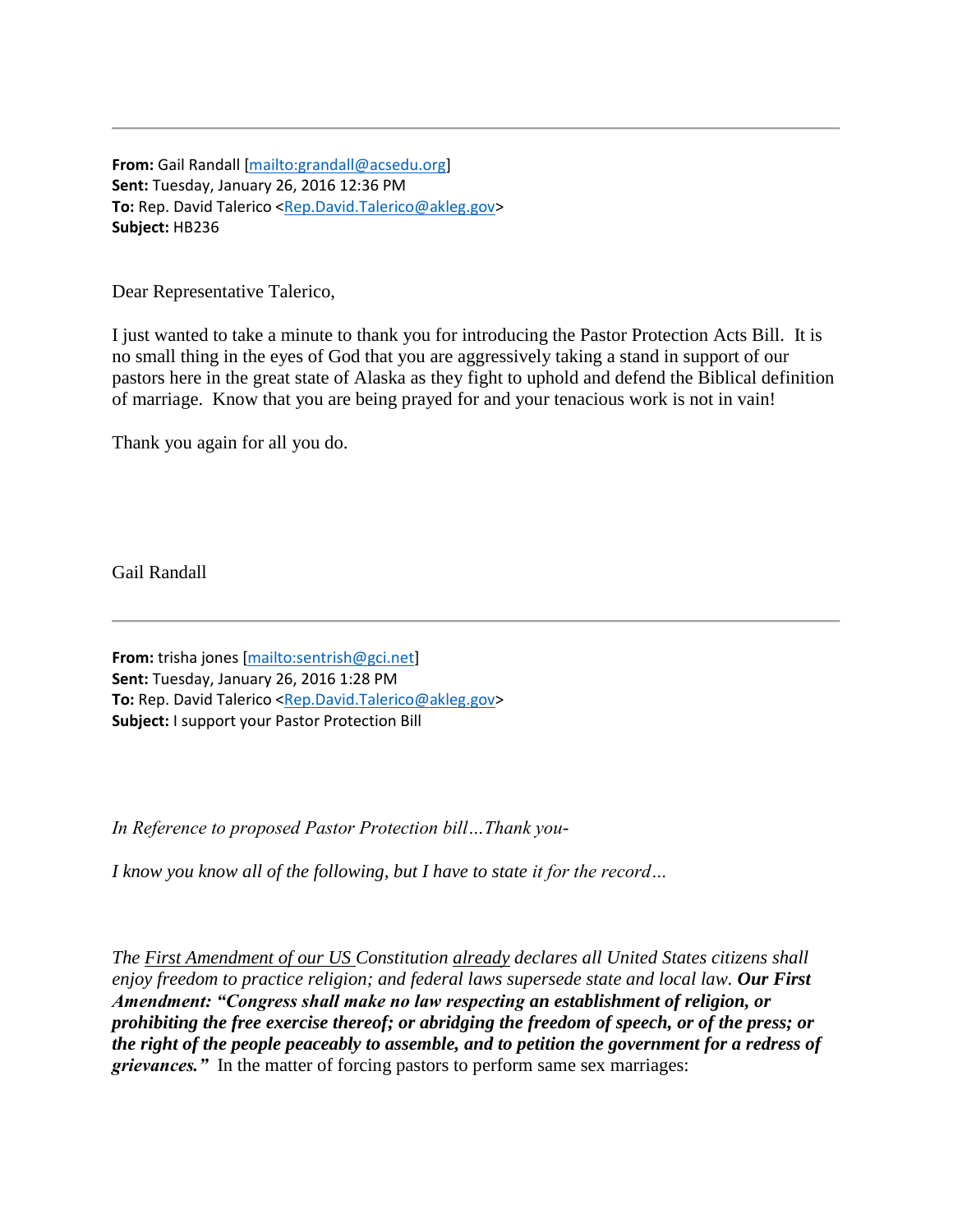*The Supreme Court erred by inserting themselves into an issue already settled upon the founding of our country.* 

 *The Supreme Court failed to protect the fundamental right of citizens to practice their religious values;* 

 *Majority of justices were activist judges, unjustly pandering to factions' intent upon forcing values destructive to the individual freedoms for all.*

*Their Rulings are in violation of the United States Constitution*

*Factions against the exercise of religious freedom erroneously declare that who and where they choose to have same sex partner-ceremonies performed is a Constitutional Right when no such Constitutional right exists.* This faction maintains their individual choices must be honored over the individual rights of others, thus making themselves a special class of citizens… more equal than other citizens. They either have forgotten or never learned, **"***We hold these truths to be self-evident, that all men are created equal, that they are endowed by their Creator with certain unalienable Rights, that among these are Life, Liberty and the pursuit of Happiness"- The Declaration of Independence.* By siding with this faction, the Supreme Court's ruling substantially changed our US Constitution… In summary, they have made the Judicial Branch of our Government an irrelevant instrument concerned with *activism* rather than their doing their duty to *interpret* our constitutional laws.

These unjust rulings are a sign of the times that require individuals, families, and local governments to take our country and our US Constitutional values back from those nonresponsive to *upholding the rule of law* as set out in our US Constitution. Chief Justice John Roberts (a George Bush appointee), boldly violated our Constitution, when, under pressure from liberal lawmakers, upheld Obama Care as lawful because it is really a TAX when the Legislative Branch of our government specifically stated in the approximate 2000 page bill that Obama Care was NOT a tax. Neither he nor any Supreme Court justice has authority to *make law*; the Supreme Court's mission is to *interpret laws* based on whether or not they adhere to our US Constitution. Additionally, Obama Care is fundamentally unconstitutional in that it **forces**, *some* but not *all*, citizens to purchase health care insurance against their individual will. Furthermore, it sets up an unelected regulatory agency, the IRS, to penalize **without due process** citizens who fail to comply with this unconstitutional law. It also violates the 4<sup>th</sup> Amendment guarding against unlawful search and seizure (of individual's bank accounts in this case).

*Judicial Branch* of the United States government *INTERPRETS* our laws based upon the United States Constitution.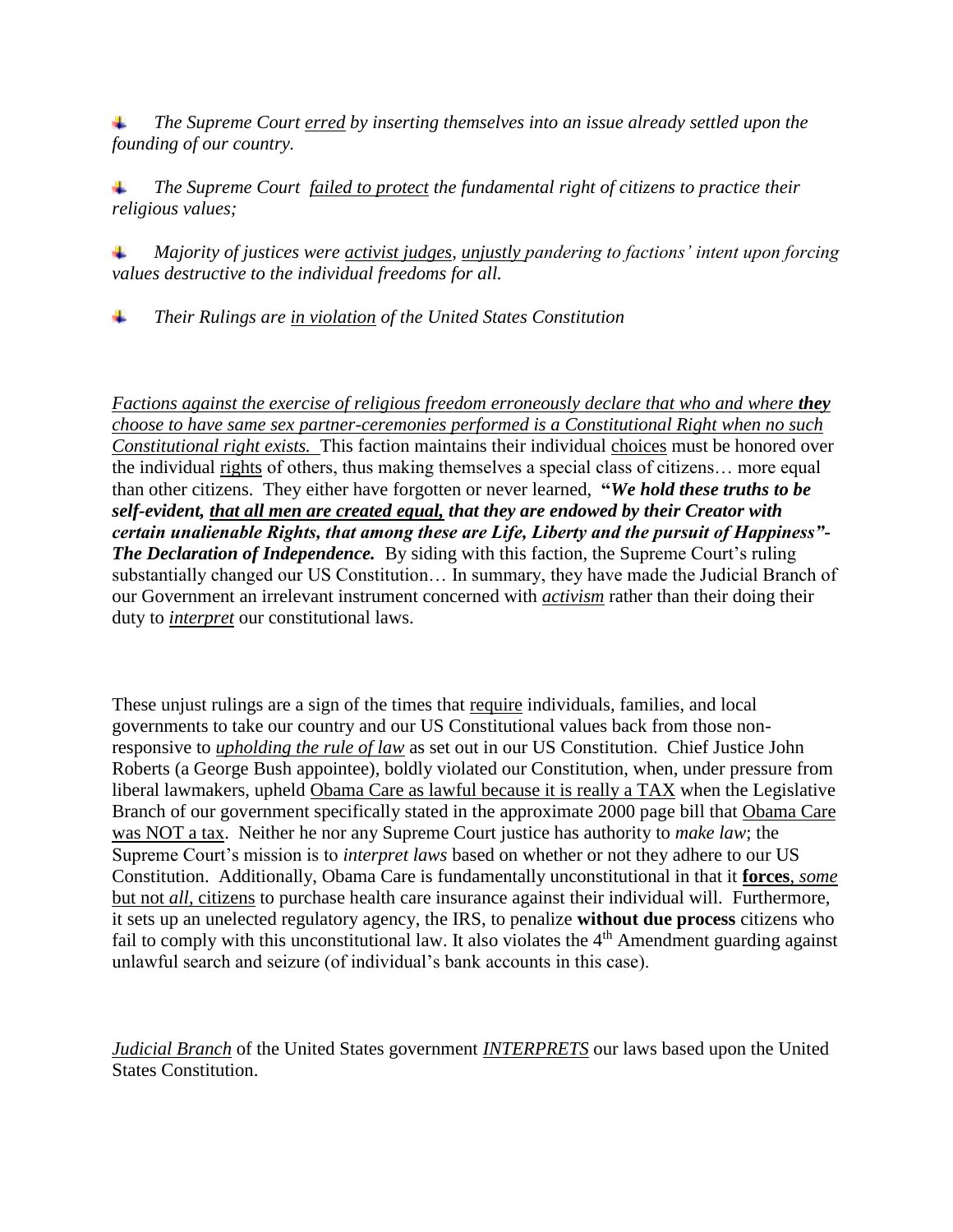*Legislative Branch* of the United States government *CREATES* laws in what they deem is a constitutional manner.

*Executive Branch* of the United States government *ENFORCES* constitutional laws.

**Taxation without representation** is the very reason for this country's beginnings when colonialists revolted against UNJUST laws dictated by King George of England against free citizens. The Grace of God and the bloody sacrifice of these patriots won Our United States of America Constitution which generations of Americans hold as a sacred document-not to be altered by the whims of self-serving individuals.

The necessity for your proposed law is the realization that all branches of our federal government are broken, and it is why I support a convention of two thirds of the states, whose main focus is on instituting TERM LIMITS and taking back the reins of an out-of-control federal government. Upon convening, this delegation can make NO CHANGES to our U.S. Constitution without the consent of three fourths of all the states.

See- Convention of States<http://www.conventionofstates.com/>

**From:** Crossroads [\[mailto:crossroadsag@gci.net\]](mailto:crossroadsag@gci.net) **Sent:** Tuesday, January 26, 2016 12:16 PM **To:** Rep. David Talerico [<Rep.David.Talerico@akleg.gov>](mailto:Rep.David.Talerico@akleg.gov) **Subject:** Thank you for protecting Pastors and Churches

Honorable Dave Talerico

Thank you sir for protecting churches and pastors from having religious rights and convictions over run by those who wish to mandate their choices at the cost of others.

God bless you

Pastor Jim Schulz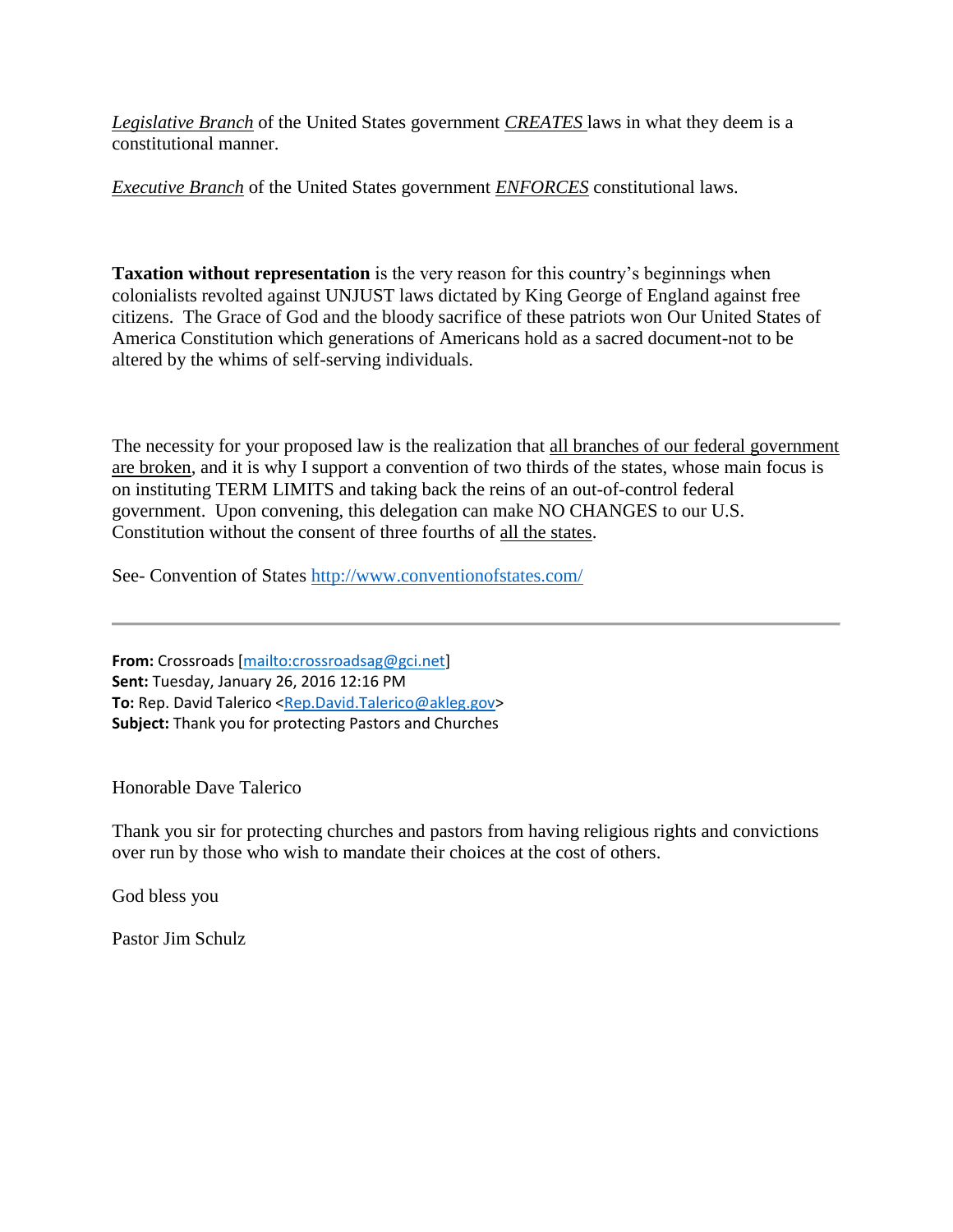From: Dave [\[mailto:dvehup@yahoo.com\]](mailto:dvehup@yahoo.com) Sent: Tuesday, January 26, 2016 3:15 PM To: Rep. David Talerico [<Rep.David.Talerico@akleg.gov>](mailto:Rep.David.Talerico@akleg.gov) Subject: Supporting pastors  $\blacktriangle \blacktriangle \blacktriangle \blacktriangle$ 

Sent from my iPhone

**From:** Joyce Moropoulos [\[mailto:joyce.m@heartreachalaska.com\]](mailto:joyce.m@heartreachalaska.com) **Sent:** Tuesday, January 26, 2016 3:50 PM **To:** Rep. David Talerico [<Rep.David.Talerico@akleg.gov>](mailto:Rep.David.Talerico@akleg.gov) **Subject:** Thank you!

Dear Representative Dave Talerico,

Thank you for taking a stand for our Pastors in this great state of Alaska. Our country was founded upon biblical principles and I appreciate you standing up for the rights of all people.

Blessings to this bill, **Joyce Moropoulos** 

**Joyce Moropoulos**

Executive Director

HeartReach Center

924 Leatherleaf Loop

Wasilla, AK 99654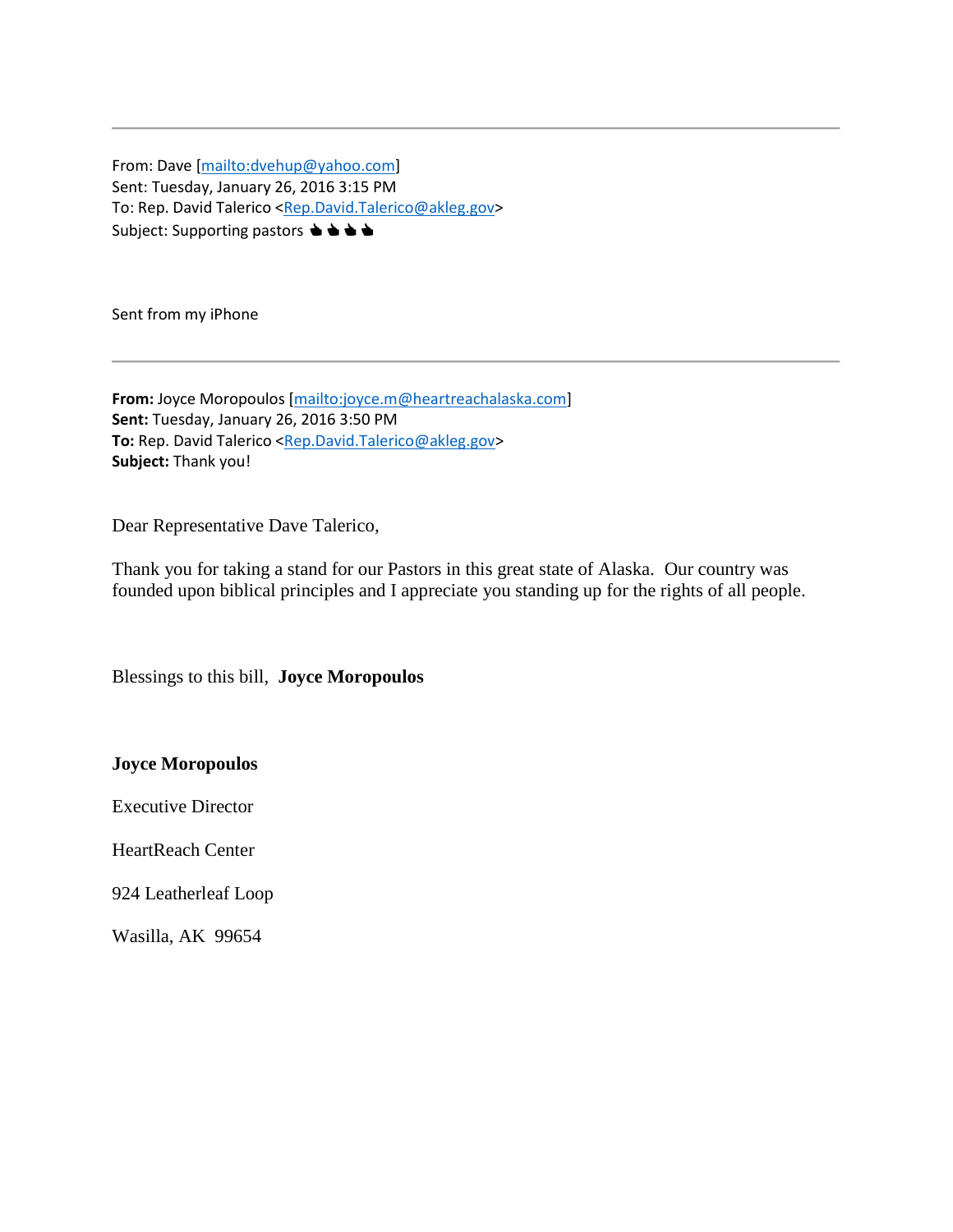**From:** Loran Baxter [\[mailto:lrbaxter@outlook.com\]](mailto:lrbaxter@outlook.com) **Sent:** Wednesday, January 27, 2016 5:31 AM **To:** Rep. David Talerico [<Rep.David.Talerico@akleg.gov>](mailto:Rep.David.Talerico@akleg.gov) **Subject:** Religious Freedom

Thanks for taking a stand to support religious freedom for Alaska.

Loran Baxter

Sent from Surface

From: Leigh Steele-Ross [\[mailto:Lsteele1234@yahoo.com\]](mailto:Lsteele1234@yahoo.com) Sent: Wednesday, January 27, 2016 5:59 AM To: Rep. David Talerico [<Rep.David.Talerico@akleg.gov>](mailto:Rep.David.Talerico@akleg.gov) Subject: HB 236

Thank you for your support for this important legislation. This is important to protect our pastors and religious rights. All good things have their reward.

Again, thank you!

Leigh Johnson-Steele

Sent from my iPad

**From:** David Keddington [\[mailto:dnkeddington@gmail.com\]](mailto:dnkeddington@gmail.com) **Sent:** Wednesday, January 27, 2016 6:33 AM **To:** Rep. David Talerico [<Rep.David.Talerico@akleg.gov>](mailto:Rep.David.Talerico@akleg.gov) **Subject:** HB236

Thank you for taking a stand against the dual standard in our society where I (a Christian) have to accept everyone else's values and yet my values are labeled hateful, discriminatory, and slowly being out lawed. Plz contact me if there is anything I can do to support this effort. Dave Keddington Anchorage 907-306-3631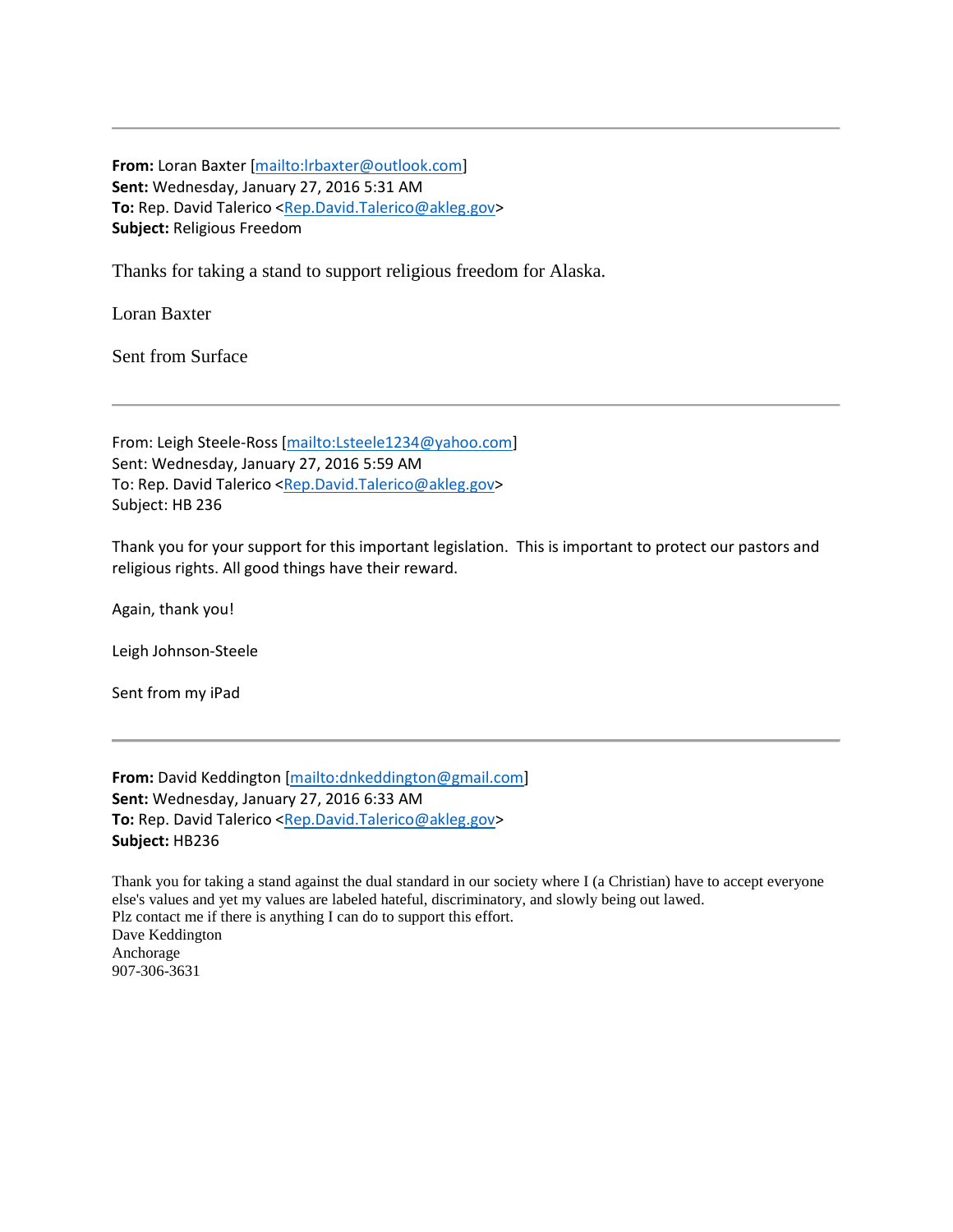**From:** Daniel Mullins [\[mailto:d.mullins10@hotmail.com\]](mailto:d.mullins10@hotmail.com) **Sent:** Wednesday, January 27, 2016 8:07 AM **To:** Sen. Peter Micciche [<Sen.Peter.Micciche@akleg.gov>](mailto:Sen.Peter.Micciche@akleg.gov); Rep. David Talerico [<Rep.David.Talerico@akleg.gov>](mailto:Rep.David.Talerico@akleg.gov) **Cc:** [dnkeddington@gmail.com](mailto:dnkeddington@gmail.com) **Subject:** SB120 and HB236 Support

Gentlemen,

I just wanted to thank you both personally for standing up for our religious freedoms and to let you know that there is a silent majority out there that supports what you both are proposing. You willingness to act and to stand up to religious discrimination will hopefully give a voice to this majority. For too long freedom of religion has been attacked by those using the social and economic equality agenda as a battering ram to force religious conservatives to take part in activities or services that go against their religious beliefs. Thank you again gentlemen. You have the support of my entire family as well as so many more.

Keep up the outstanding work.

Respectfully,

Dan Mullins Anchorage AK

**From:** Jeff Erickson [\[mailto:jeffhro@alaska.net\]](mailto:jeffhro@alaska.net) **Sent:** Wednesday, January 27, 2016 9:15 AM **To:** Rep. David Talerico [<Rep.David.Talerico@akleg.gov>](mailto:Rep.David.Talerico@akleg.gov) **Subject:** Pastors Protection Act

Dear Sir,

 Thank you for your work on affirming the freedoms our constitution provides. In particular, the "Pastors Protection Act" is an important step in defining the boundaries of one individual's freedom when they violate the moral values of another individual. I would hope that this act could provide the basis in principle for further protection of every citizen who declines to participate in any activity that they believe would be an endorsement of that behavior.

Jeff Erickson Homer, AK 99603 Cell 907-399-1495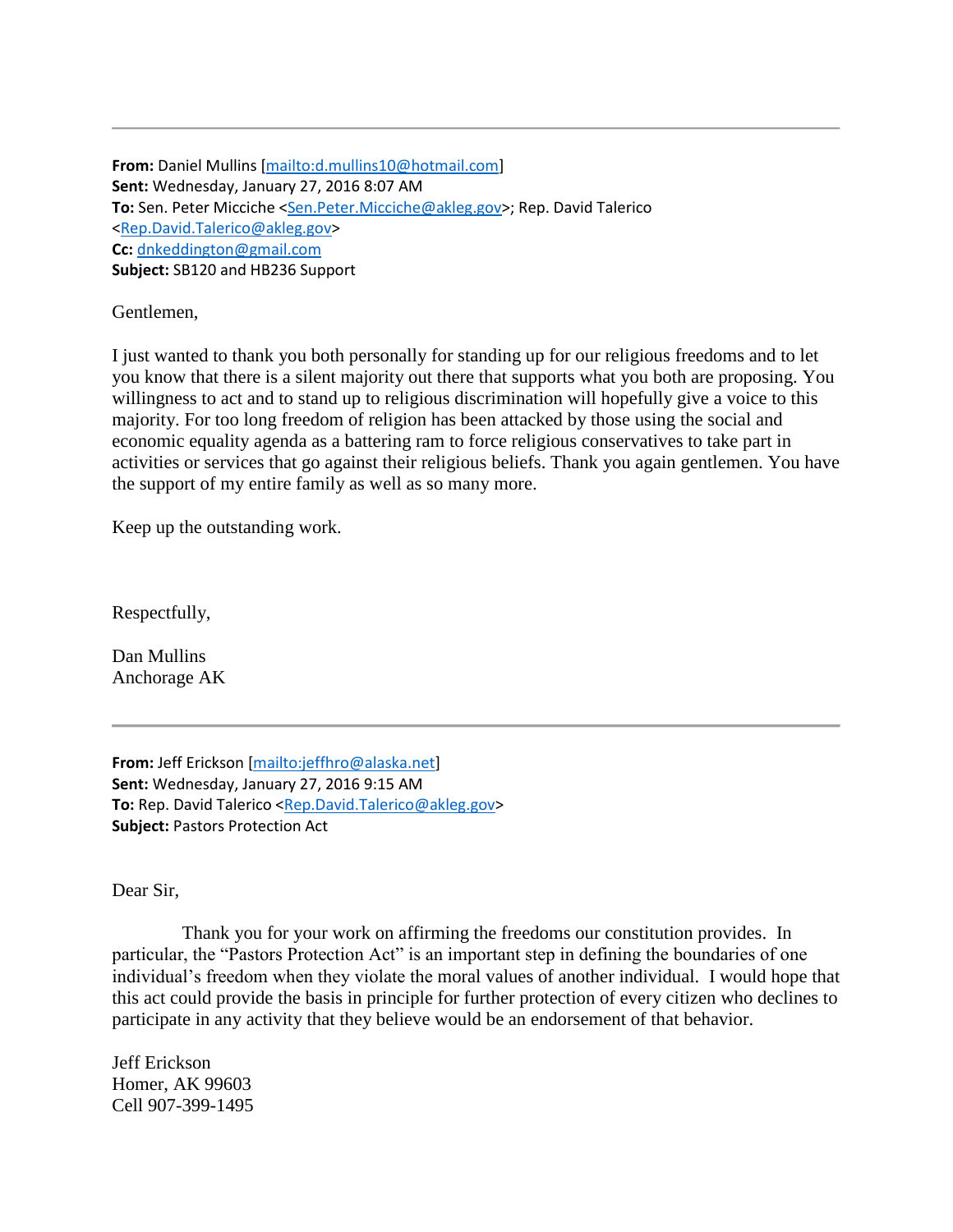From: Thomas Fitterer [\[mailto:fitterer@gci.net\]](mailto:fitterer@gci.net) Sent: Wednesday, January 27, 2016 10:22 AM To: Rep. David Talerico [<Rep.David.Talerico@akleg.gov>](mailto:Rep.David.Talerico@akleg.gov) Cc: Thomas Fitterer [<fitterer@gci.net>](mailto:fitterer@gci.net) Subject: Rep. Dave Talerico HB236 Thanks

Dear Representative Talerico, I want to thank you for sponsoring HB236; with what is happening during these times, we truly need protection for those who seek to follow the Good Lord's ways. Please keep up the fine efforts. Sincerely, Thomas P. Fitterer, Retired teacher, parent and grandparent

-- Thomas P. Fitterer 5933 Lund St. Juneau, AK 99801-9760 [fitterer@gci.net](mailto:fitterer@gci.net)

**From:** K Johannes [\[mailto:AMDG@alaska.net\]](mailto:AMDG@alaska.net) **Sent:** Wednesday, January 27, 2016 3:14 PM To: Rep. David Talerico [<Rep.David.Talerico@akleg.gov>](mailto:Rep.David.Talerico@akleg.gov) **Subject:** HB236

Dear Representative, thank you for sponsoring HB236. This is necessary legislation.

Kristina Johannes

From: James Preston [\[mailto:jpreston60@gmail.com\]](mailto:jpreston60@gmail.com) Sent: Monday, February 01, 2016 10:15 PM To: Sen. Peter Micciche [<Sen.Peter.Micciche@akleg.gov>](mailto:Sen.Peter.Micciche@akleg.gov) Cc: Rep. David Talerico [<Rep.David.Talerico@akleg.gov>](mailto:Rep.David.Talerico@akleg.gov) Subject: Pastor Protection Act

Dear Senator Micciche and Representative Talerico, Thank you for sponsoring SB120 and HB236. This Pastor Protection Act is VERY necessary to protect the First Amendment of our national constitution plus our state freedoms.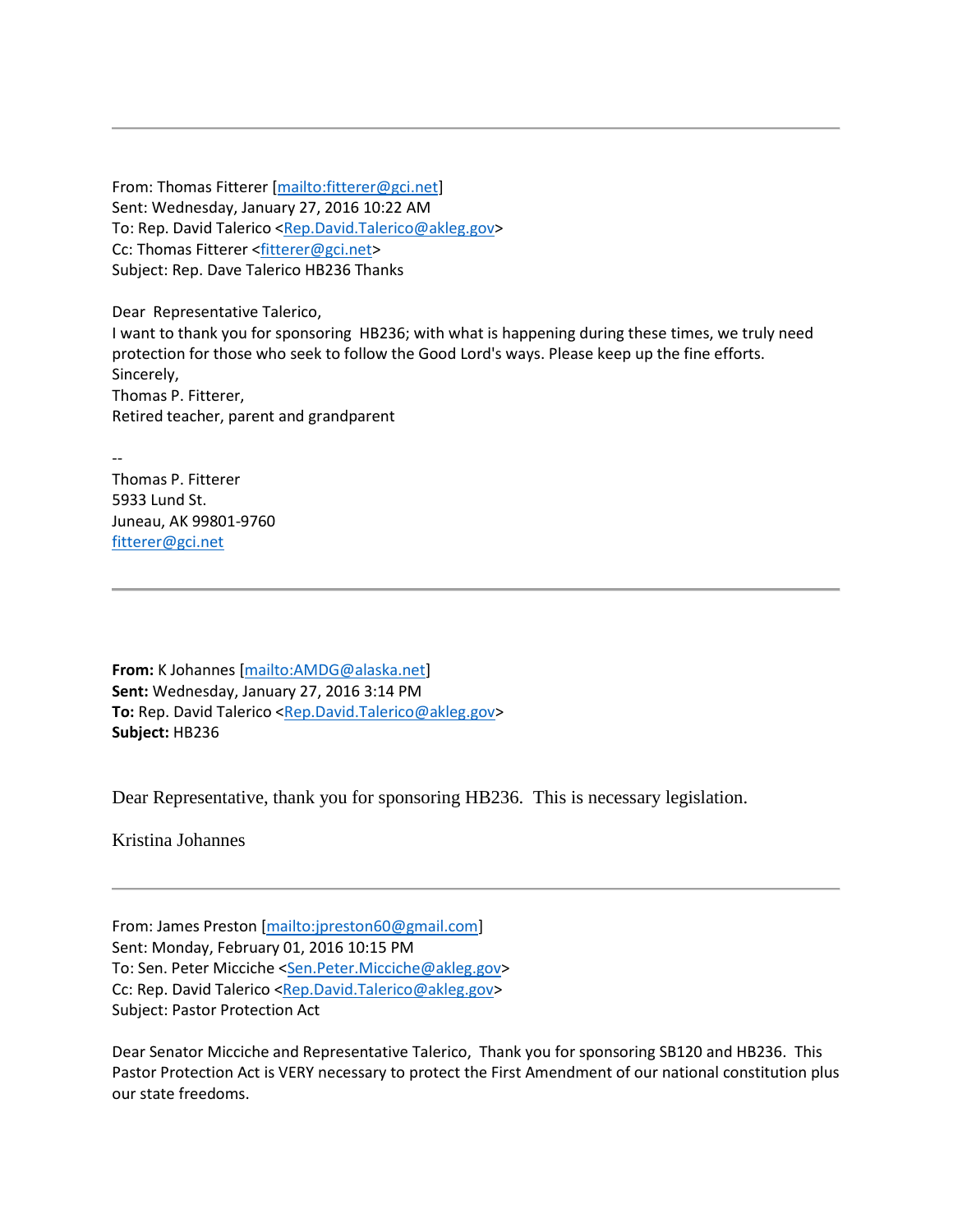We are praying for you and this legislation. James E. & Janice E. Preston, PO Box 394, Homer, Alaska 99603

**From:** [RMcmorrow@aol.com](mailto:RMcmorrow@aol.com) [\[mailto:RMcmorrow@aol.com\]](mailto:RMcmorrow@aol.com) **Sent:** Tuesday, February 02, 2016 6:18 AM **To:** Rep. David Talerico [<Rep.David.Talerico@akleg.gov>](mailto:Rep.David.Talerico@akleg.gov) **Subject:** Thank you

Dear Senator Talerico,

Thank you for standing up for our religious freedom. I would have never believed that we would have to be doing this in my lifetime.

Sincerely,

Robert McMorrow, Sr. 3630 W 79th, Unit B Anchorage, AK 99502

**From:** CLAY GATLIN [\[mailto:cgatlin@faithak.com\]](mailto:cgatlin@faithak.com) **Sent:** Thursday, February 04, 2016 1:33 PM **To:** Rep. David Talerico [<Rep.David.Talerico@akleg.gov>](mailto:Rep.David.Talerico@akleg.gov) **Subject:** Pastor Protection Acts

Representative Talerico,

I wanted to send you a quick not of my support. Thank you for standing up for clergy rights. It's an honor to pray for you as you continue in these efforts.

Peace!

Clay Gatlin Faith Christian Community Lead Pastor 907-243-1777 [www.faithak.com](http://www.faithak.com/) @gatlinfive (twitter)